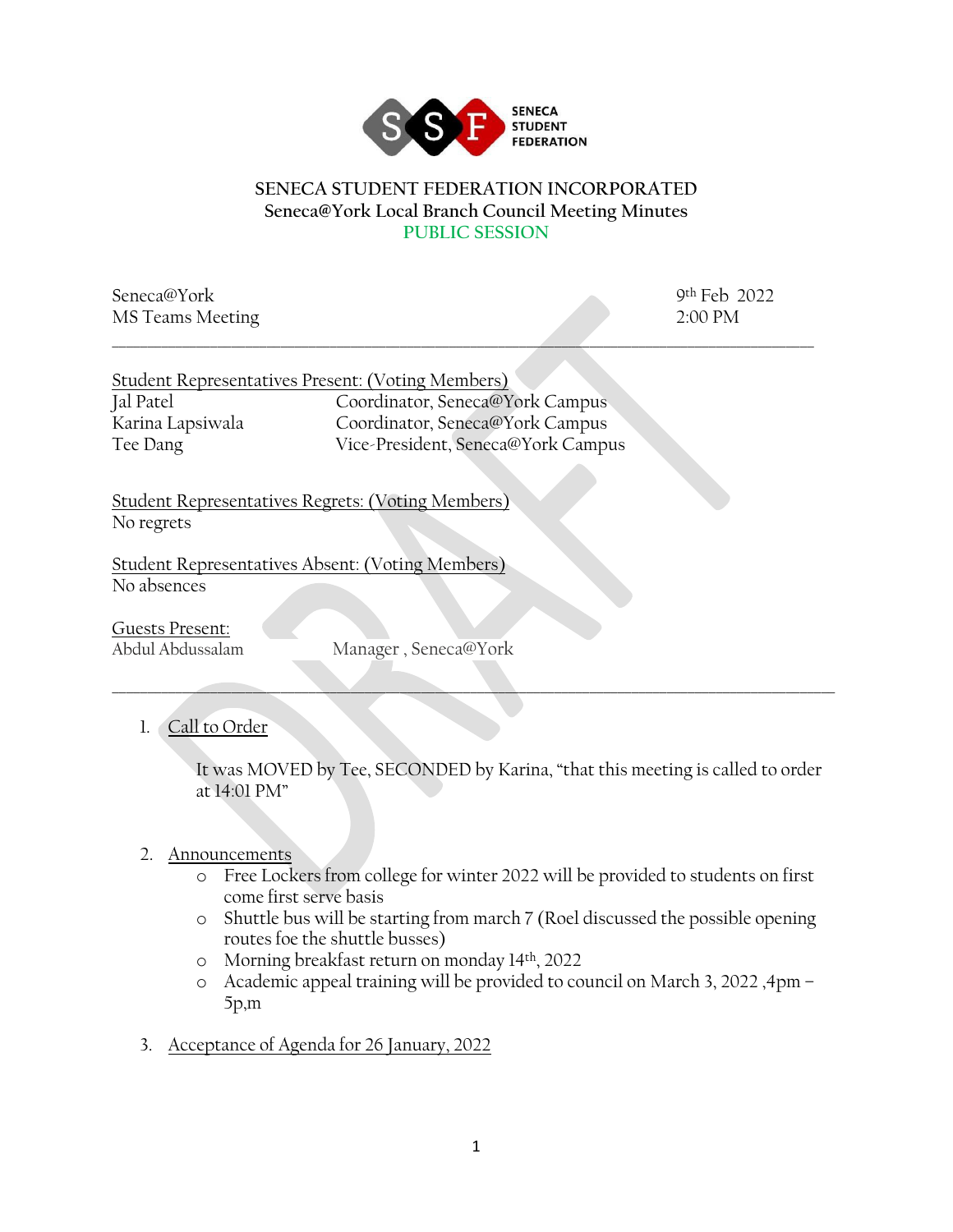It was MOVED by Karina and SECONDED by Jal, "that the agenda for 9th Feb January,2022 be accepted as presented".

Unanimous C A R R I E D

4. Conflicts of Interest No conflicts declared

## 5. Acceptance of Local Branch Meeting Minutes

It was MOVED by Jal, and SECONDED by Karina, "that the Seneca@York Campus Local Branch Council Public Session meeting minutes for 26<sup>th</sup> January 2022, be accepted as presented".

# 6. Agenda Items

## a) Class visits Updates

- All the council members have completed most of the scheduled class visits and faced a lot of queries from students. Council members also attended various orientation of different program and promoted services of SSF.
- Kahoot quizzes are keeping the students engaged in the class visits and we are getting there participation

# b) Committee updates

- Tee is working with the clubs committee in which they are establishing another round of sanctioning. Some of the executives are leaving so the club committee is working on the same. Club Con to be held on 15 th of February.
- Karina has not heard from the class representative committee. She was not able to attend the sexual assault committee so Ritik will be providing the minutes of the meeting.

#### c) Advocacy issues

Council members faced advocacy issues from students related to academic integrity and appeal. Council members are dealing with the issues.

- d) Member's report Submitted by the council members.
- e) Other business